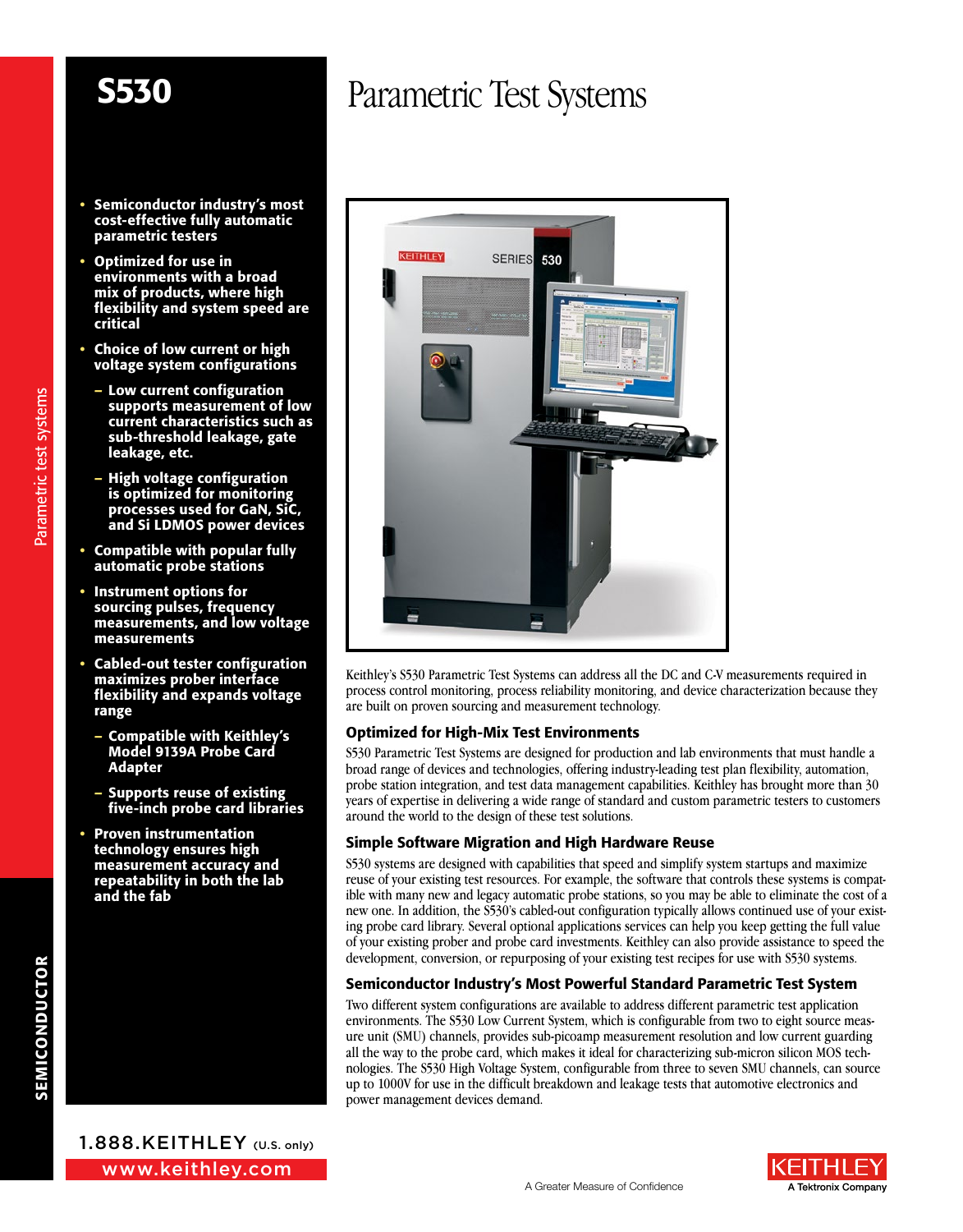#### Table 1. S530 System Selector Guide



1. Depending on instrument options within the system.

All Series S530 systems are equipped with Keithley's proven high power SMU instruments, which provide up to 20W source or sink capability on both the 200V and 20V ranges. This level of power is essential for complete characterization of the high power devices and circuits prevalent in today's mobile devices. Whether the application is testing LDMOS Si or GaN BJTs, this higher power capability provides greater visibility into device performance. That means S530 systems can handle high power device testing without compromising the low current sub-picoamp sensitivity needed to monitor mainstream device processes. In contrast, competitive parametric test systems are limited to medium power 2W SMU instruments, so they cannot match the S530 systems' range of applications.

#### Full Kelvin Standard Configurations

All too often, currents higher than a few milliamps lead to measurement errors as a result of voltage drops across the interface cables and pathways. To prevent this drop in measurement integrity, both the low current and high voltage S530 systems provide full Kelvin measurements (also known as remote voltage sense) at the probe card. Full Kelvin measurements are particularly critical to ensuring measurement accuracy given the 20W capability of the high power SMU instruments used in S530 systems.

### Industry's Most Powerful High Voltage Parametric Test System

The S530 High Voltage Semiconductor Parametric Test System is the only parametric tester available that's capable of full Kelvin high voltage performance on up to 24 pins, a capability that's invaluable for characterizing today's higher power devices. The system incorporates a high voltage SMU that sources up to 1000V at 20mA (20W max.). Two high voltage pathways allow making either direct high-side current measurements (in which a single SMU is used to both source and measure the high side of the DUT) or higher sensitivity low-side low current measurements (in which one SMU is used to source high voltage to the high side of the DUT and a different SMU is used to force 0V and measure the current of the low side).

#### System Architecture

Each S530 system configuration is made up of five layers:

- Instruments layer In addition to SMU instruments, the S530 offers options for sourcing pulses or making C-V, frequency, or low voltage measurements.
- Pathways layer S530 systems provide high fidelity signal pathways that can be dynamically reconfigured to allow any instrument to be connected to any pin or set of pins during test.
- Cable interface layer All system interconnects are constructed of fully shielded and guarded triaxial low leakage, high voltage cables to ensure higher measurement integrity.
- Probe card adapter (PCA) layer This layer extends the shield and guard to the probe card to ensure measurement integrity. Also, the PCA provides auxiliary inputs for instruments that require direct access to the probe card and must bypass the signal path switch matrix.
- Probe card layer This layer includes the custom cards supplied by your probe card vendors.

www.keithley.com 1.888.KEITHLEY (U.S. only)

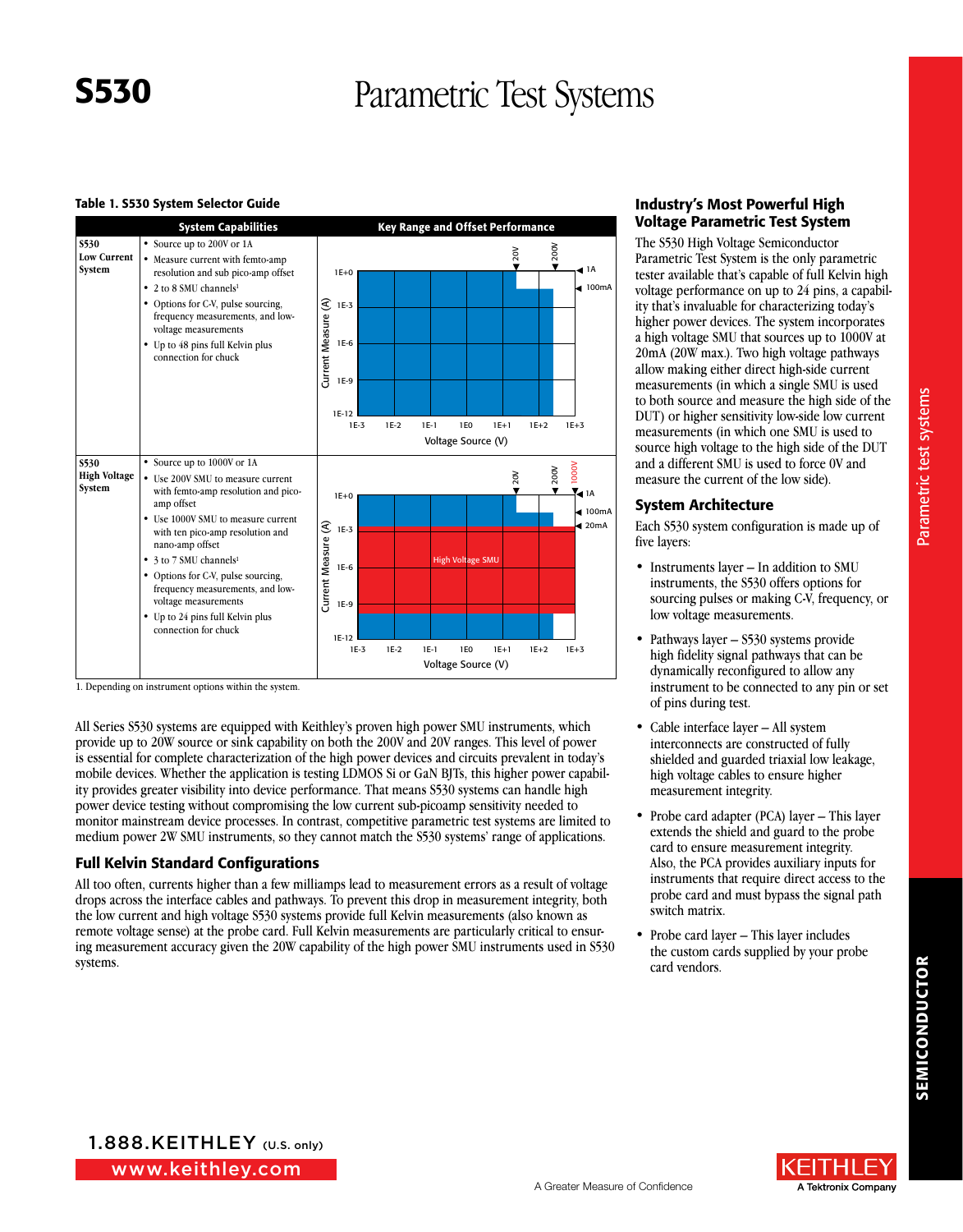### Signal Pathways

The core of each S530 test system is a set of high fidelity signal pathways through the system switch that direct signals between instruments and test pins. The S530 has eight high fidelity pathways that can be used to route instruments to pins dynamically. For example, up to eight SMU instruments can be routed to any pin (or number of pins) at one time. The S530 Low Current System uses switch matrices that deliver uniform performance across all eight pathways. The S530 High Voltage System uses switch matrices with specific pathways for high voltage/low leakage measurements and also for C-V. Refer to models 7174A and 7072-HV data sheets for more details.

#### Table 2. S530 Pathway Performance

| Pathway Type                     | Key<br><b>Characteristics</b> | <b>Maximum</b><br><b>Voltage</b> | Maximum<br>Current | <b>Comments</b>                                                                                          |
|----------------------------------|-------------------------------|----------------------------------|--------------------|----------------------------------------------------------------------------------------------------------|
| Low Current $I-V1$               | <b>Ultra</b> low<br>leakage   | 200V                             | 1A                 | Limited to 200V max. Provides best low-level signal<br>performance and excellent C-V performance.        |
| High Voltage I-V <sup>2</sup>    | 1300V                         | 1300V                            | 1A                 | Supports low-level measurements but not quite as low as<br>the Low Current pathway.                      |
| General-Purpose I-V <sup>2</sup> |                               | 200V                             | 1 A                | Suitable for the majority of parametric tests, except for<br>very low current and/or high voltage tests. |
| $C-V^2$                          |                               | 200V                             | 1A                 | Excellent C-V performance but not suitable for DC<br>I-V measurements.                                   |

1. Available only on low current system.

Parametric test systems Parametric test systems

2. Available only on high voltage system.



Every S530 system is made up of five layers: instruments, switch pathways, cable interface, probe card adapter, and probe card.

#### Proven SMU Technology

All source measurement units (SMU instruments) built into S530 Parametric Test Systems are based on Keithley's production-qualified instrument technology to ensure high measurement accuracy and repeatability and extended hardware life. The SMU instruments are four-quadrant sources, so they can source or sink current or voltage. In addition to precision sourcing circuits, they include programmable limits (compliance) across all ranges, which helps protect both devices and probe tips from damage due to device breakdown. Each SMU also measures both voltage and current while sourcing, which ensures that parameter calculations reflect actual conditions rather than simply the programmed conditions.

#### System Measurement Options

For a wider range of test structures and measurements, the S530 can be equipped with several measurement options:

- Capacitance-Voltage (C-V) Unit Capable of measuring a 10pF capacitor at 1MHz with a typical accuracy of 1%.
- Pulse Generator Unit The optional pulse generator unit supports open load pulse amplitudes from  $\pm 100$ mV to  $\pm 40$ V, with pulse widths from 100ns to 1s and pulse transitions from 50ns to 200ms. Up to six pulse channels can be added (in increments of two channels). Add one to three dual-channel units for applications such as flash memory testing.
- Frequency measurements For measuring test structures such as ring oscillators, a frequency measurement option is available for the S530. This option uses one port on the switch matrix and is intended to allow the user to measure ring oscillator structures. The option has a frequency range of 10kHz to 20MHz and can measure signals from 10mV rms to 1V rms.
- Low-voltage measurements An optional 7½-digit digital multimeter (DMM) augments the voltage measurement capabilities to allow both differential and non-differential voltage measurements from sub-500 $\mu$ V to 400V (up to 1000V in S530 High Voltage system) for measuring structures including van der Pauw, contact chains, metal resistors and other devices where small voltages must be measured accurately.

#### Ground Unit (GNDU)

All SMU instruments are referenced to the ground unit or GNDU. During a test, the GNDU provides both a common reference and a return path for current sourced by the SMU instruments. The GNDU signal is formed by combining all the Source LO and Sense LO signals and referencing them to system ground. The system can easily be configured for a range of ground system configurations to accommodate various probe station ground schemas.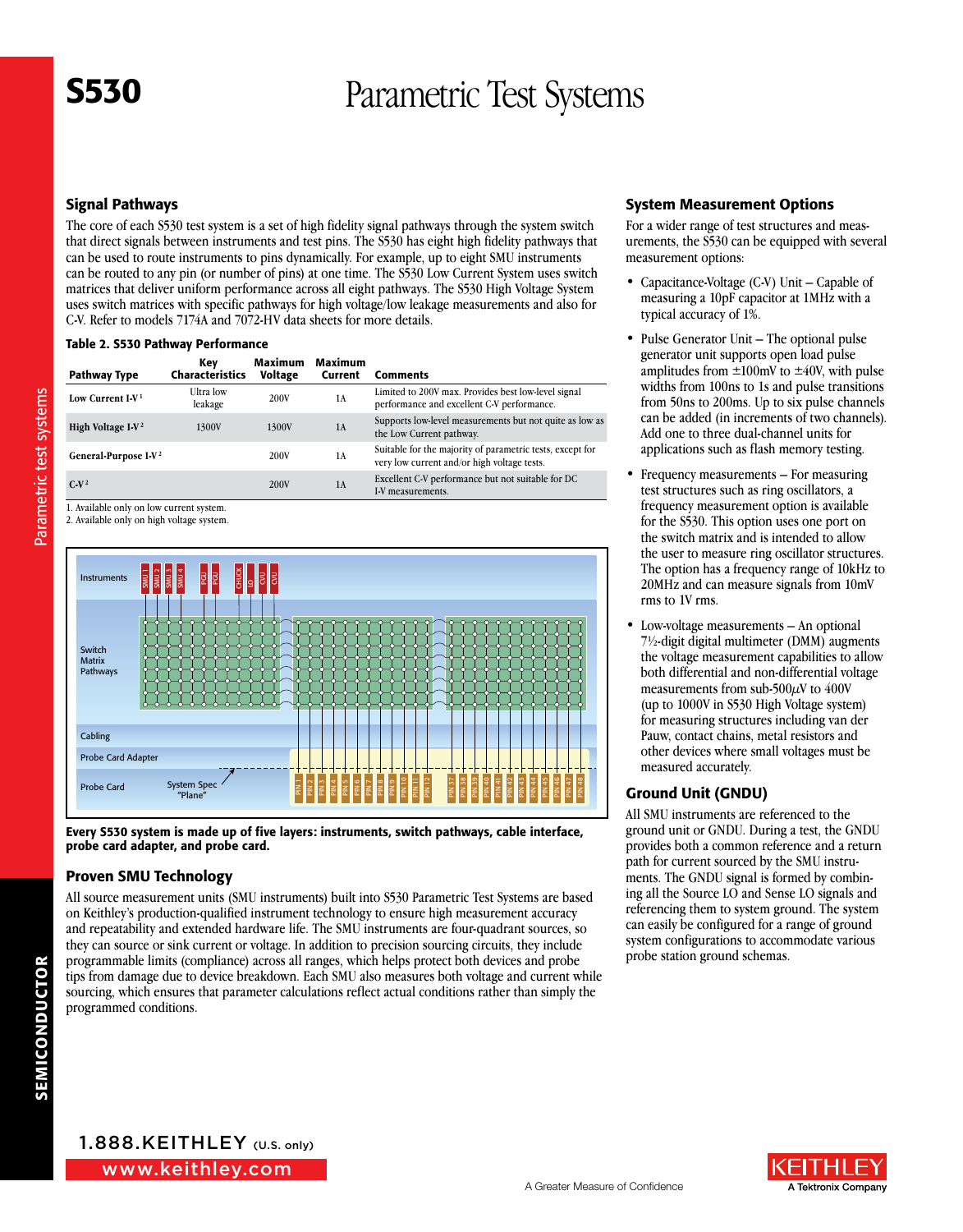#### Standard 9139A Probe Card Adapter

The standard probe card adapter (PCA) for the S530 parametric test systems is the proven Model 9139A. Several key features and performance advantages have made it the industry's leading choice of PCA for more than 20 years:

- Low offset currents that maximize low current performance.
- Low noise performance that helps ensure the integrity of low-level voltage measurements.
- Minimally invasive, low profile design that allows easy camera integration.
- 64 inputs Configurable to support both standard cable connections from the tester and auxiliary inputs for instruments that bypass the pathway matrix.
- 500V pin-to-pin isolation (1000V when connecting only to every other pin).

#### High flexibility cabled-out configuration

S530 systems are "cabled-out" configurations to provide the broad interconnect flexibility that highmix fab and lab environments demand. These systems can be interfaced to a variety of probing solutions, including high performance circular probe cards, cost-effective rectangular edge-connector probe cards, and even special high performance cards for applications that involve extreme temperatures or demand high durability.

#### Table 4. S530 System Cabling Options

| <b>Cabling Options</b>                       | <b>Probe Card Type</b>                                                                                                         | <b>Features</b>                                    | <b>Benefits</b>                                                                                                                              |
|----------------------------------------------|--------------------------------------------------------------------------------------------------------------------------------|----------------------------------------------------|----------------------------------------------------------------------------------------------------------------------------------------------|
| Standard Keithley<br>9139A PCA (S400-type)   | Circular ceramic                                                                                                               | Extends driven guard to<br>probe pin               | Superior low current measurements.<br>Supports up to 64 pins; easily configured for<br>auxiliary inputs for additional instrument<br>options |
| Custom Cabled to<br><b>Existing PCA Type</b> | Typically for five-inch rectangu- Compatible with existing<br>lar probe cards using edge card probe card library<br>connectors |                                                    | Reduces migration cost by reusing existing<br>probe cards                                                                                    |
| <b>Unterminated Cables</b>                   | Cables connected to pathway<br>output with unterminated<br>cable ends                                                          | Ready to cable to existing<br>interface or fixture | Provides recommended cable to optimize<br>system performance                                                                                 |
| No Cables                                    | Custom probe card                                                                                                              | No need to purchase a<br>cable solution            | Use cable system provided by custom probe<br>card vendor                                                                                     |



The Model 9139A Probe Card Adapter has been trusted by the industry for more than 10 years. Its combination of low current performance and high voltage capability makes it the ideal companion to the S530 Parametric Test Systems.

#### Alternative Probe Card Adapters (PCAs)

Optional probe card adapters are available for all S530 configurations. In the simplest form, the edge connector used to interface to a rectangular probe card (typically referred to as five-inch probe cards) is a PCA. This type of PCA provides the most cost-effective solution for applications involving mid-range signal levels. If desired, the Model 9139A PCA can be configured into any S530 system as an option. This PCA is designed for interfacing the system to circular probe cards (from Keithley-approved vendors) via pogo pin connections. Probe-station-specific adapter plates can be specified during ordering to ensure the Model 9139A's compatibility with a variety of popular probe stations.

#### Probe Cards

Unlike testhead-based systems, S530 systems are easily adaptable for use with a wide range of probe card types, so you likely won't need to replace your existing (and expensive) probe card library. Although Keithley recommends the use of the Model 9193A PCA and approved probe card vendors, we recognize you have made a major investment in your current cards. If probe card reuse is critical to your capital equipment strategy, consult an applications team member to learn about connection options that can protect your probe card investment.

#### System Software

Keithley's S530 system relies on the Keithley Test Environment (KTE) software for test development and execution. Hosted a standard industrial PC with a Linux OS, KTE incorporates decades of Keithley parametric test experience into its latest generation test system. Measurement routines and test plans can be easily written, converted, or re-used, helping you get up and running faster. That simplifies using your S530 system effectively in conjunction with existing test systems. S530 software includes all the key system software operations:

- Wafer description
- Test macro development
- Test plan development
- Limits setting
- Wafer or cassette level testing with automatic prober control
- Test data management

#### **User Access Points (UAPs)** for Added Flexibility

User Access Points or UAPs can be used to modify the operational flow of the test sequence at key events like "load wafer," "start test," "end cassette," etc. They are useful for adding system capabilities like reading wafer cassette RFID tags or reading wafer IDs using an OCR system. During test operation, an enabled UAP triggers the execution of one or more custom operations defined in a script or executable program.

#### System Diagnostics and Reliability Tools

Diagnostics can be performed routinely to ensure the system is performing as expected and won't generate false failures or false passes. The S530 systems' diagnostics capability verifies system functionality quickly and easily. Key steps in the diagnostics process include configuration verification, communications pathway tests, signal pathway testing, and SMU source-measure tests. Even the cable interface

SEMICONDUCTOR

**SEMICONDUCTOR** 

www.keithley.com 1.888.KEITHLEY (U.S. only)

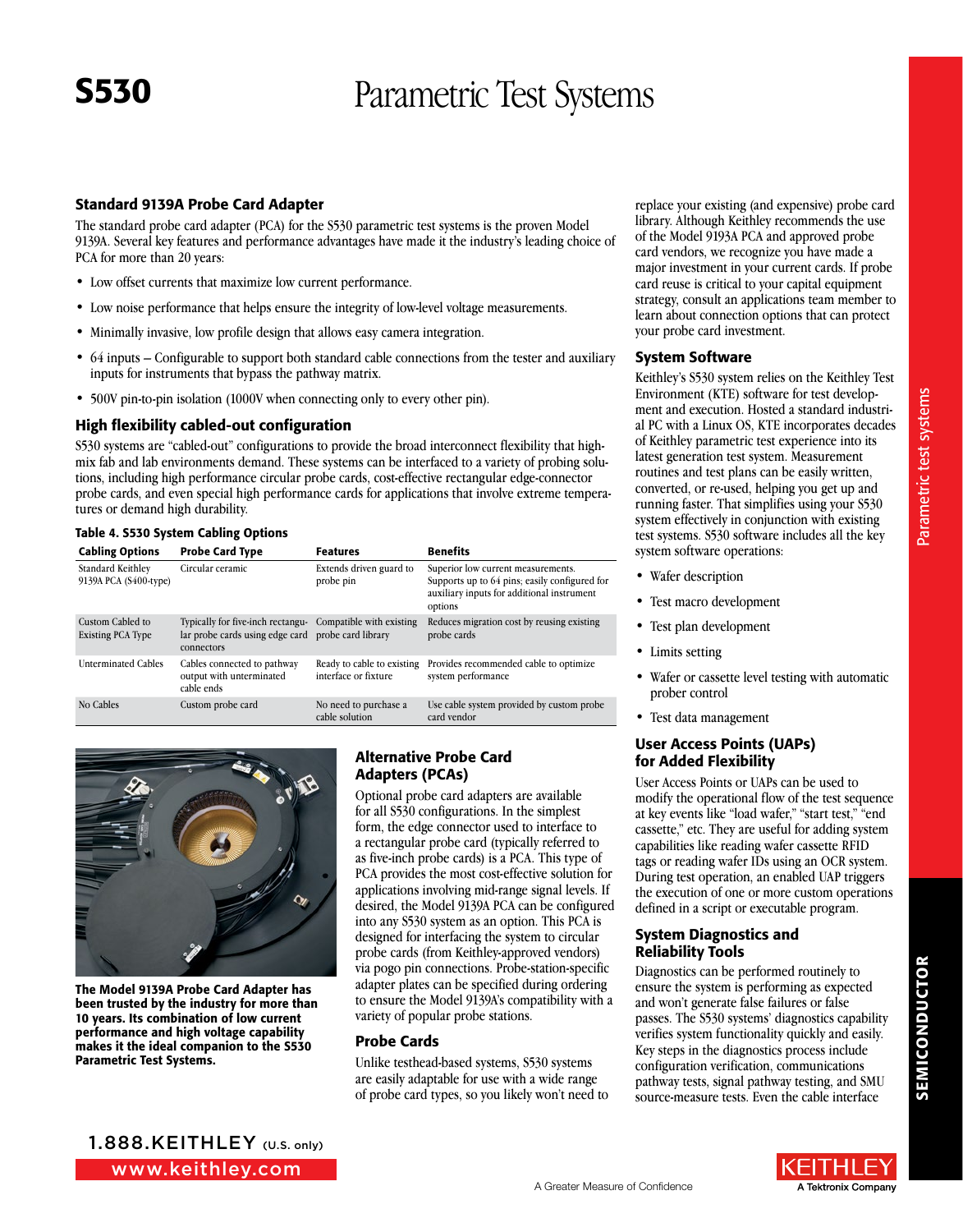and PCA are included in the diagnostics process to ensure complete system functionality. This diagnostics process is designed to detect and localize a wide range of system problems, speed troubleshooting, and maximize uptime.

#### High Voltage Instrument Protection Modules

The S530 High Voltage System contains a 1kV SMU that might be used on one terminal of a DUT while applying a 200V SMU or the CVU to another terminal. If a test sequence or a failed DUT presents too much voltage to one of these lower voltage instruments, serious instrument damage is possible. To minimize the potential for these problems, Keithley engineers have developed protection modules that prevent damaging voltages from harming the 200V SMU instruments and CVU without compromising their low-level measurement capabilities.

Industrial PC with RAID Mirror Drive

Even the highest quality disk drives are subject to routine failures, so regular system backups are critical. S530 systems incorporate a high

reliability industrial controller including the RAID (Redundant Array of Independent Disks) option, designed to maintain a mirror of the master drive at all times. In the event of a drive failure, the mirror drive becomes the master and the user is notified that a drive replacement should be scheduled immediately. With a RAID mirror drive, a failed drive represents a scheduled repair rather than a downed system.

#### Support Services and Contracts

Keithley's worldwide network of service and applications professionals provides expert support services ranging from initial installation and calibration to repairs and test plan migration services. These services maximize system utilization and uptime while reducing your overall cost of ownership.

*• Installation and Probe Station Integration Services* – Includes the setup and verification of the system, as well as probe station integration. This includes setting up probe station communications and installing the probe card adapter.

- *• Calibration Services* All S530 Parametric Test Systems are calibrated onsite by a certified Keithley field service engineer. 1 Keithley provides a range of internationally recognized accredited calibration services, including A2LA (American Association for Laboratory Accreditation) accredited calibration. 2
- *• Repair Services*  Repair services ranging from on-site service contracts to self-service module-swaps are available.
- *• Test Plan Migration Services* Keithley's experienced applications engineers are skilled at converting your existing test plans to the S530 system software environment. This includes conversion of data objects like user test libraries, wafer description files, cassette plans, etc.
- *• Correlation Studies* Keithley applications engineers can perform correlation studies, comparing your existing parametric test system's capability to the S530's and analyzing the underlying performance differences.

1. While most components of the system are calibrated on site, certain components are calibrated at one of Keithley's worldwide network of service facilities.

2. A2LA accredited calibration services are available in the United States and Germany.

### Specification Conditions

23°C ±5°C, 1 year.

- RH between 5% and 60% after 1 hour warm-up.
- System-level specifications are to the end of the Keithley PCA.
- All specs are based on 1 year calibration cycle for individual instruments.
- Measurement Specifications @ 1 PLC (Power Line Cycle) unless otherwise noted.

Capacitance Specifications are typical @ quiet mode.

### General I/V Source Specifications

**Maximum Output Power per SMU:** 20W (four quadrant source or sink operation).

**Compliance :** Compliance resolution and accuracy are determined by the corresponding range used.

### Condensed Specifications

| <b>Low Current System</b> |         |                  |                                              |                  |                                              |  |
|---------------------------|---------|------------------|----------------------------------------------|------------------|----------------------------------------------|--|
| Current<br>Max.           |         | <b>MEASURE</b>   |                                              | <b>SOURCE</b>    |                                              |  |
| Range                     | Voltage | Resolution       | Accuracy                                     | Resolution       | Accuracy                                     |  |
| $1 \quad A$               | 200V    | $10 \mu A$       | $0.03\% + 1.5 \text{ mA} + 1.3 \text{ pAV}$  | $20 \mu A$       | $0.05\% + 1.8 \text{ mA} + 1.3 \text{ pA/V}$ |  |
| $100$ mA                  | 200 V   | $1 \mu A$        | $20.0 \mu A + 1.3 \text{ pAV}$<br>$0.02\%$ + | $2 \mu A$        | $0.03\% + 30.0 \mu A + 1.3 \text{ pA/V}$     |  |
| $10 \text{ mA}$           | 200 V   | $100 \mu A$      | $0.02\%$ +<br>2.5 $\mu$ A + 1.3 pA/V         | $200$ nA         | $0.03\% + 6.0 \mu A + 1.3 \text{ pA/V}$      |  |
| $1 \text{ mA}$            | 200 V   | 10 <sub>nA</sub> | $0.02\% + 200.0$ nA + 1.3 pAV                | $20$ nA          | $0.03\% + 300.0$ nA + 1.3 pA/V               |  |
| $100 \mu A$               | 200 V   | 1 nA             | $0.02\% + 25.0$ nA + 1.3 pA/V                | 2 nA             | $0.03\% + 60.0$ nA + 1.3 pA/V                |  |
| $10 \mu A$                | 200 V   | $100$ nA         | $0.03\% + 1.5 \text{ nA} + 1.3 \text{ pA/V}$ | $200$ pA         | $0.03\% + 5.0 \text{ nA} + 1.3 \text{ pA/V}$ |  |
| $1 \mu A$                 | 200V    | 10 <sub>pA</sub> | $0.03\% + 500.6$ pA + 1.3 pA/V               | 20 <sub>pA</sub> | $0.03\% + 800.6$ pA + 1.3 pA/V               |  |
| $100$ nA                  | 200 V   | 1 <sub>pA</sub>  | $0.06\% + 100.6$ pA + 1.3 pA/V               | $2$ pA           | $0.06\% + 100.6$ pA + 1.3 pA/V               |  |
| 10 <sub>nA</sub>          | 200 V   | 100 fA           | $0.15\% + 3.6 \text{ pA} + 1.3 \text{ pA/V}$ | 200 fA           | 5.6 pA + 1.3 pA/V<br>$0.15%$ +               |  |
| 1 nA                      | 200 V   | 10 <sub>fA</sub> | $0.15\% + 880.0$ fA + 1.3 pA/V               | $20 \text{ fA}$  | 2.6 pA + 1.3 pA/V<br>$0.15%$ +               |  |
| $100$ pA                  | 200V    | $1-fA$           | $0.15\% + 760.0$ fA + 1.3 pA/V               |                  |                                              |  |

| <b>Voltage</b><br>Max. |                  | <b>MEASURE</b>  |                              |                | <b>SOURCE</b>                |
|------------------------|------------------|-----------------|------------------------------|----------------|------------------------------|
| Range                  | Current          | Resolution      | Accuracy                     | Resolution     | Accuracy                     |
| 200 V                  | $100 \text{ mA}$ | 1 <sub>mV</sub> | $0.02\% + 50$ mV             | $5 \text{ mV}$ | $0.02\% + 50$ mV             |
| 20 V                   | 1 A              | $100 \mu V$     | $0.02\% +$<br>$5 \text{ mV}$ | 500 $\mu$ V    | $0.02\% +$<br>$5 \text{ mV}$ |
| 2 V                    | 1 A              | $10 \mu V$      | $0.02\% + 480 \mu V$         | $50 \mu V$     | $0.02\% + 730 \mu V$         |
| $200 \,\mathrm{mV}$    | A                | $1 \mu V$       | $0.02\% + 355 \mu V$         | $5 \mu V$      | $0.02\% + 505 \mu V$         |

| Capacitance | 10kHz | 100kHz | 1MHz  |
|-------------|-------|--------|-------|
| 10pF        | 0.50% | 0.50%  | 1.00% |
| 100pF       | 0.50% | 0.50%  | 1.00% |
| 1nF         | 0.50% | 0.50%  | 4.00% |
| 10nF        | 0.50% | 0.50%  | 5.00% |
| $100$ nF    | 1.00% | 1.00%  | 5.00% |

www.keithley.com